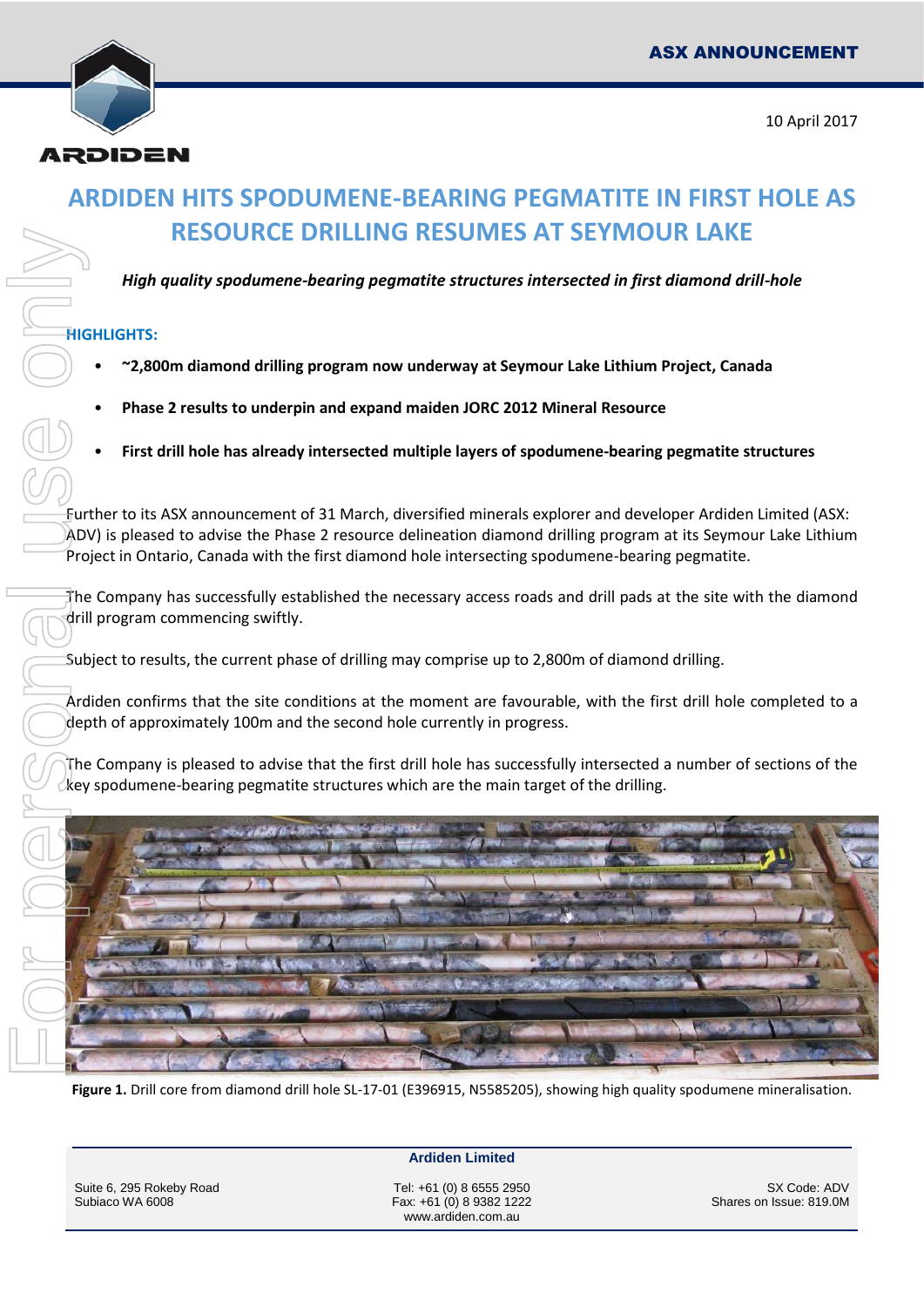Once the drill core has been logged, cut and prepared, the drill samples will be sent to Activation Laboratories in Thunder Bay for assay and metallurgical testing. As previously advised, the diamond drilling program is designed to target the immediate project area around the North Aubry prospect, which is located within an extensive 5km long pegmatite zone, identified during the mapping and sampling campaign completed in 2016.



**Figure 2.** Plan view showing the North Aubry and Central Aubry prospects and the potential feeder zone along the western  $\angle$ edge of the prospects.

The Phase 2 program has been designed to test the extensions of the lithium mineralisation zones on the western and northern aspects of the North Aubry prospect and to test the possible pegmatite feeder zone on the western edge of the prospect structures.

Further, Ardiden will evaluate and drill test the idea of possible dilation along the feeder zone, which may strike south towards Central Aubry prospect and could explain some of the similarities between the two prospect areas.

If this interpretation of the geology is confirmed, there will be a strong potential to significantly expand the size of the lithium mineralisation zones and as such increase the size of any potential lithium deposit.

Ardiden looks forward to providing further updates as they come to hand.

#### **ENDS**

For further information:

**Investors**: Brad Boyle Ardiden Ltd Tel: +61 (0) 8 6555 2950 **Media**: Nicholas Read Read Corporate Mobile: 0419 929 046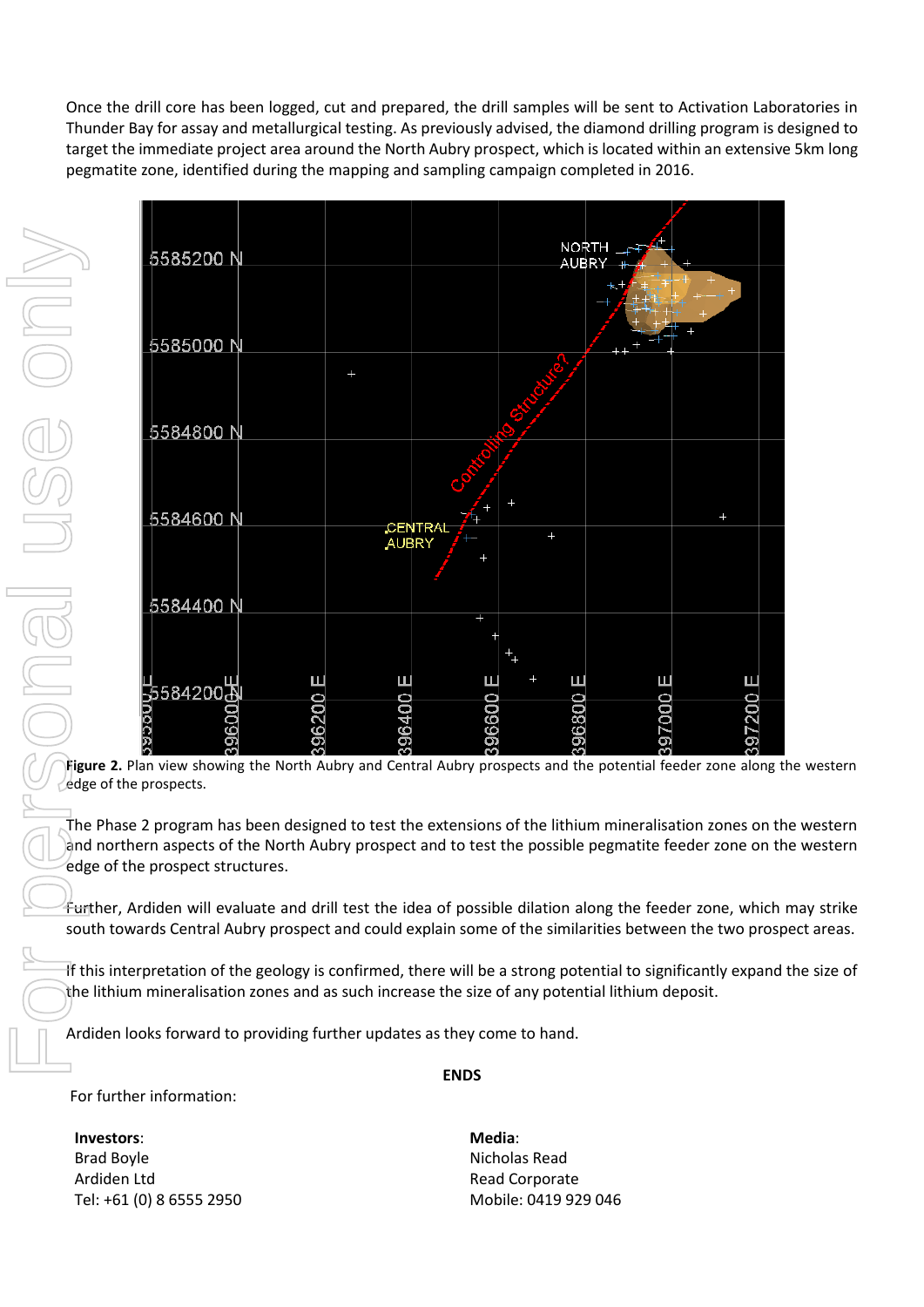#### **About Ardiden Ltd**

Ardiden Limited (ASX: ADV) is an emerging international strategic metals company which is focused on the exploration, evaluation and development of two 100 per cent owned projects located in the established mining jurisdiction of Ontario, Canada.

The Seymour Lake Lithium Project comprises 7,019 Ha of mining claims and has over 4,000m of historic drilling. Mineralisation is hosted in extensive outcropping spodumene-bearing pegmatite structures with widths up to 26.13m and grades of up to 6.0% Li<sub>2</sub>O. These high-grade pegmatite structures have been defined over a 5km strike length. Drilling program to establish a maiden JORC resource is scheduled to commence in October 2016.

The 100%-owned Root Lake Lithium Project is located in Ontario, Canada. The project comprises 1,013 Ha of mining claims and has over 10,000m of historic drilling. Mineralisation is hosted in extensive outcropping spodumenebearing pegmatite structures with widths up to 19m and grades of up to 5.10% Li2O. In addition, tantalum grades of up to 380 ppm were intersected.

The 100%-owned Root Bay lithium project is strategically located approximately 5km to the east of the recently acquired Root Lake Lithium Project and consists of three claim areas, totalling 720 hectares. The project was staked by Ardiden as part of its regional exploration focus in and around the Root Bay spodumene-bearing pegmatite. Initial observations of the exposed pegmatite is characterized by coarse white albite, grey quartz and pale greygreen spodumene crystals up to 10cm long.

The 100%-owned Manitouwadge Jumbo Flake Graphite Project covers an area 5,300 Ha and has a 20km strike length of EM anomalies with graphite prospectivity. Following systematic field exploration programs, Ardiden is planning to commence its maiden resource drilling program in November 2016 to underpin economic development studies.

Previous preliminary metallurgical testwork indicated that up to 80% of the graphite at Manitouwadge is high value jumbo or large flake graphite. Testwork also indicated that simple, gravity and flotation beneficiation can produce graphite purity levels of up to 96.8% for jumbo flake and 96.8% for large flake. With the proven caustic bake process ultra-high purity (>99.95%) graphite can be produced. The graphite can also be processed into high value expandable graphite, high quality graphene and graphene oxide.

All projects located in an established mining province, with good access to infrastructure (road, rail, power, phone and port facilitates) and local contractors and suppliers

#### **Competent Person's Statement**

The information in this report that relates to exploration results for the Seymour Lake Lithium project and is based on, and fairly represents, information and supporting geological information and documentation in this report has been reviewed by Mr Paul Nielsen who is a member of the Association of Professional Geoscientists of Ontario. Mr Nielsen is not a full-time employee of the Company. Mr Nielsen is employed as a Consultant Geologist. Mr Nielsen has more than five years relevant exploration experience, and qualifies as a Competent Person as defined in the 2012 edition of the "Australasian Code for Reporting of Exploration Results, Mineral Resources and Ore Reserves" (the JORC Code). Mr Nielsen consents to the inclusion of the information in this report in the form and context in which it appears. Ine symmal rate internal results to the symmal results to the form the over 40,000 minimizer and the symmal results to do the symmal results to the first material results to the first measure of the symmal results to the m

#### **Forward Looking Statement**

This announcement may contain some references to forecasts, estimates, assumptions and other forward-looking statements. Although the company believes that its expectations, estimates and forecast outcomes are based on reasonable assumptions, it can give no assurance that they will be achieved. They may be affected by a variety of variables and changes in underlying assumptions that are subject to risk factors associated with the nature of the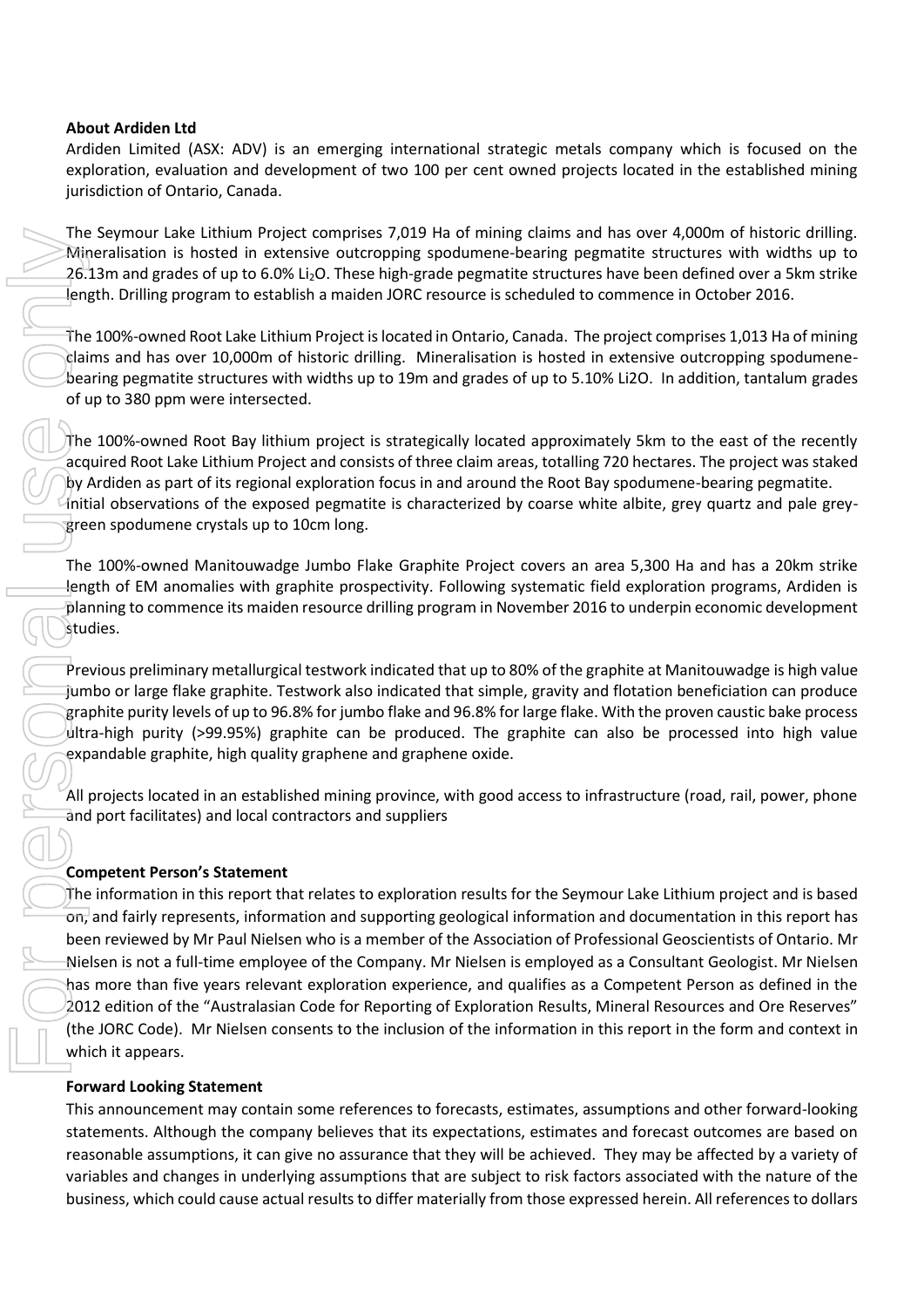(\$) and cents in this presentation are to Australian currency, unless otherwise stated. Investors should make and rely upon their own enquires and assessments before deciding to acquire or deal in the Company's securities.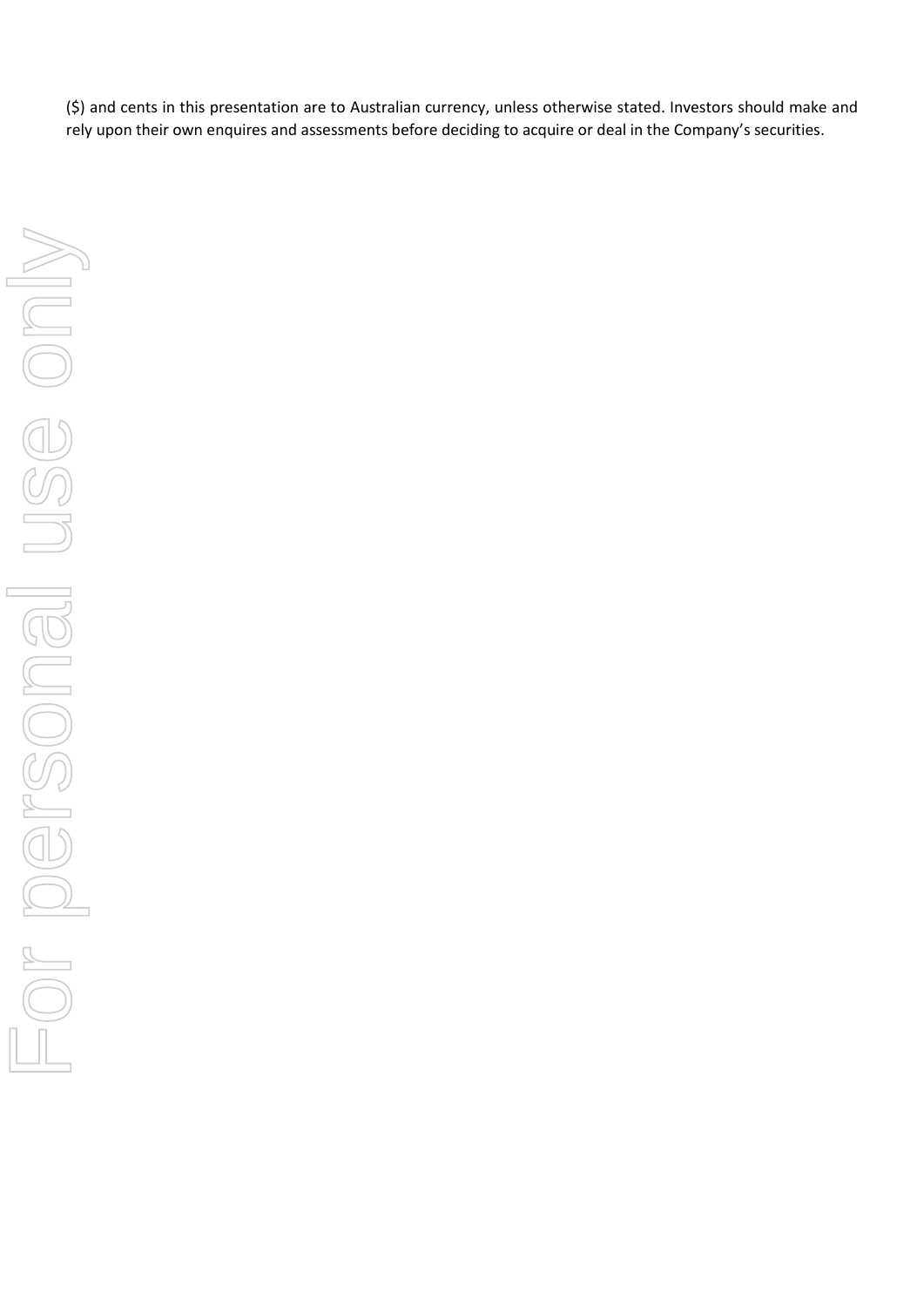## **Table 1: Seymour Lake Lithium Project (Claim Title 1245661)**

### **Section 1 Sampling Techniques and Data**

(Criteria in this section apply to all succeeding sections.)

| <b>Criteria</b>          | <b>JORC Code explanation</b>                                                                                                                                                                                                                                                                                                                                                                                                                                                                                                                                                                                                                                                                                                                                                                                                                                                                                                                                                                                                                                                                                                 | <b>Commentary</b>                                                                                                                                                                                                                                                                                                                                                                                                                                                                                                                                                                                                                                                                                       |
|--------------------------|------------------------------------------------------------------------------------------------------------------------------------------------------------------------------------------------------------------------------------------------------------------------------------------------------------------------------------------------------------------------------------------------------------------------------------------------------------------------------------------------------------------------------------------------------------------------------------------------------------------------------------------------------------------------------------------------------------------------------------------------------------------------------------------------------------------------------------------------------------------------------------------------------------------------------------------------------------------------------------------------------------------------------------------------------------------------------------------------------------------------------|---------------------------------------------------------------------------------------------------------------------------------------------------------------------------------------------------------------------------------------------------------------------------------------------------------------------------------------------------------------------------------------------------------------------------------------------------------------------------------------------------------------------------------------------------------------------------------------------------------------------------------------------------------------------------------------------------------|
| Sampling<br>techniques   | • Nature and quality of sampling (e.g. cut channels, random chips, or specific<br>specialised industry standard measurement tools appropriate to the<br>minerals under investigation, such as down hole gamma sondes, or<br>handheld XRF instruments, etc). These examples should not be taken as<br>limiting the broad meaning of sampling.<br>Include reference to measures taken to ensure sample representivity and<br>$\bullet$<br>the appropriate calibration of any measurement tools or systems used.<br>Aspects of the determination of mineralisation that are Material to the<br>$\bullet$<br>Public Report.<br>In cases where 'industry standard' work has been done this would be<br>relatively simple (e.g. 'reverse circulation drilling was used to obtain 1 m<br>samples from which 3 kg was pulverised to produce a 30g charge for fire<br>assay'). In other cases more explanation may be required, such as where<br>there is coarse gold that has inherent sampling problems. Unusual<br>commodities or mineralisation types (e.g. submarine nodules) may warrant<br>disclosure of detailed information. | Diamond Core was split using a hydraulic splitter along a plane<br>perpendicular to the foliation within the host rock gneiss.<br>Bagging of the half core samples was supervised by a geologist to ensure<br>$\bullet$<br>there are no numbering mix-ups.<br>One tag from a triple tag book was inserted in the core tray in the position<br>of the sample interval.<br>Standard sample intervals averaged 1 m.<br>$\bullet$<br>Sampling continued through intervening barren rock (if less than 10m<br>width) where multiple Spodumene Pegmatite zones were intersected<br>. The sample preparation and assaying techniques are industry standard<br>and appropriate for this type of mineralisation. |
| Drilling<br>techniques   | Drill type (e.g. core, reverse circulation, open-hole hammer, rotary air blast,<br>auger, Bangka, sonic, etc) and details (e.g. core diameter, triple or standard<br>tube, depth of diamond tails, face-sampling bit or other type, whether core<br>is oriented and if so, by what method, etc).                                                                                                                                                                                                                                                                                                                                                                                                                                                                                                                                                                                                                                                                                                                                                                                                                             | Diamond wireline core drilling.<br>$\bullet$<br>The drill core size is CHD 76, core diameter is 43.5 millimetres<br>Drill holes were orientated using the Reflex ACT II RD core orientation tool<br>$\bullet$                                                                                                                                                                                                                                                                                                                                                                                                                                                                                           |
| Drill sample<br>recovery | Method of recording and assessing core and chip sample recoveries and<br>results assessed.<br>Measures taken to maximise sample recovery and ensure representative<br>$\bullet$<br>nature of the samples.<br>Whether a relationship exists between sample recovery and grade and<br>$\bullet$<br>whether sample bias may have occurred due to preferential loss/gain of<br>fine/coarse material.                                                                                                                                                                                                                                                                                                                                                                                                                                                                                                                                                                                                                                                                                                                             | The sample interval of core was measured and recorded along with a<br>description and incorporated in the completed drill logs.<br>Core within the mineralised zone tended to be uniform and competent so<br>$\bullet$<br>loss was minimal and samples represent the true nature of the<br>mineralisation<br>No relationship between sample recovery and grade is evident.<br>$\bullet$                                                                                                                                                                                                                                                                                                                 |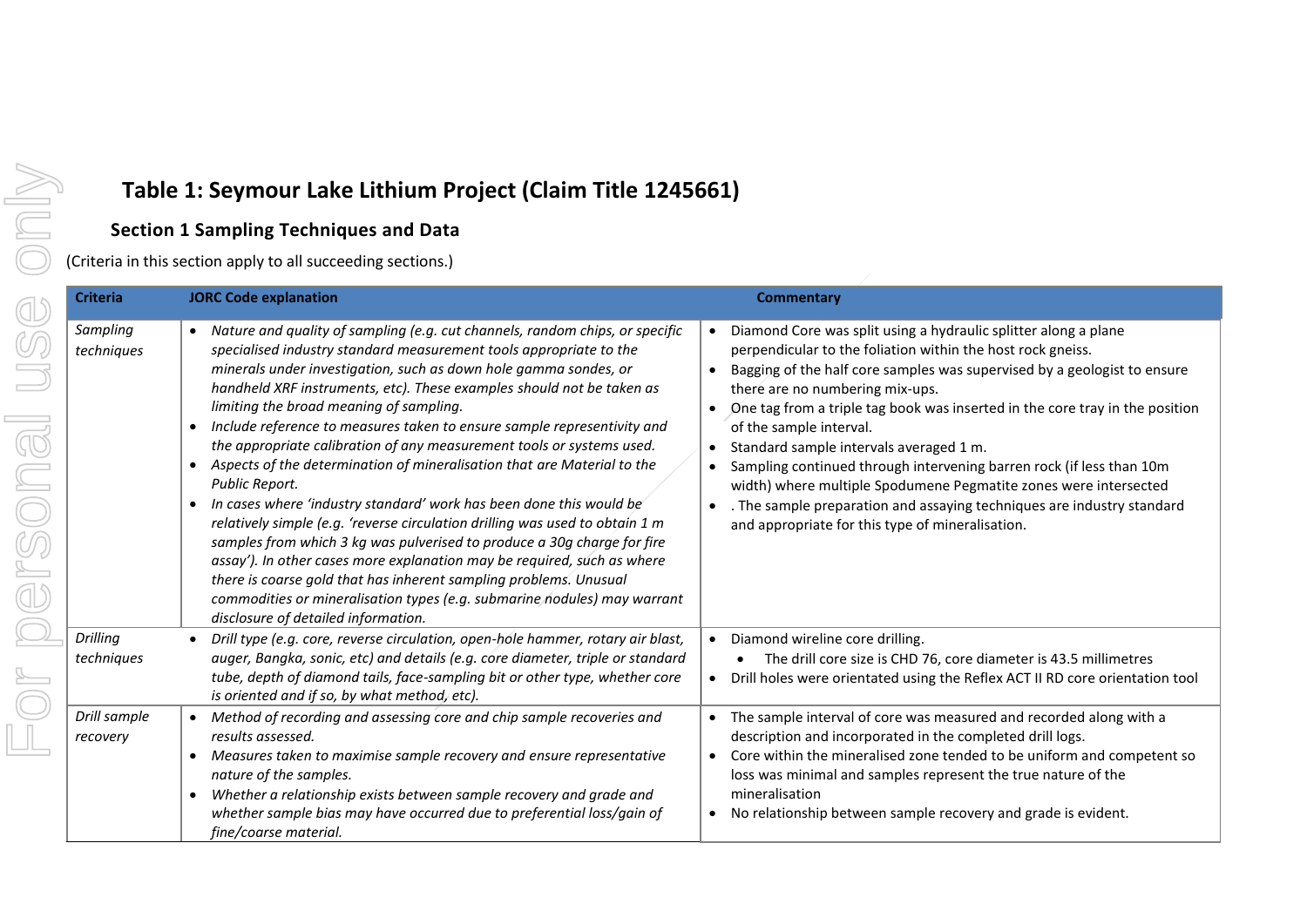| <b>Criteria</b>                                         | <b>JORC Code explanation</b>                                                                                                                                                                                                                                                                                                                                                                                                                                                                                                                                                                                                                                                                                               | <b>Commentary</b>                                                                                                                                                                                                                                                                                                                                                                         |
|---------------------------------------------------------|----------------------------------------------------------------------------------------------------------------------------------------------------------------------------------------------------------------------------------------------------------------------------------------------------------------------------------------------------------------------------------------------------------------------------------------------------------------------------------------------------------------------------------------------------------------------------------------------------------------------------------------------------------------------------------------------------------------------------|-------------------------------------------------------------------------------------------------------------------------------------------------------------------------------------------------------------------------------------------------------------------------------------------------------------------------------------------------------------------------------------------|
| Logging                                                 | • Whether core and chip samples have been geologically and geotechnically<br>logged to a level of detail to support appropriate Mineral Resource<br>estimation, mining studies and metallurgical studies.<br>Whether logging is qualitative or quantitative in nature. Core (or costean,<br>$\bullet$<br>channel, etc) photography.<br>The total length and percentage of the relevant intersections logged.<br>$\bullet$                                                                                                                                                                                                                                                                                                  | Samples represent half the core width, and are logged in detail to support<br>appropriate Mineral Resource estimation at a later stage of exploration.                                                                                                                                                                                                                                    |
| Sub-sampling<br>techniques and<br>sample<br>preparation | If core, whether cut or sawn and whether quarter, half or all core taken.<br>If non-core, whether riffled, tube sampled, rotary split, etc and whether<br>sampled wet or dry.<br>• For all sample types, the nature, quality and appropriateness of the sample<br>preparation technique.<br>Quality control procedures adopted for all sub-sampling stages to maximise<br>$\bullet$<br>representivity of samples.<br>Measures taken to ensure that the sampling is representative of the in situ<br>$\bullet$<br>material collected, including for instance results for field duplicate/second-<br>half sampling.<br>Whether sample sizes are appropriate to the grain size of the material being<br>$\bullet$<br>sampled. | Core is split in half using a pressure hydraulic splitter with the remaining<br>half retained in the core tray.<br>Mineralisation is massive and relatively uniform so assay samples closely<br>represent the in situ material.<br>$\bullet$<br>Samples were taken on an average of 1 meter intervals and were<br>determined to be appropriate for the mineralised material being sampled |
| Quality of<br>assay data and<br>laboratory<br>tests     | • The nature, quality and appropriateness of the assaying and laboratory<br>procedures used and whether the technique is considered partial or total.<br>For geophysical tools, spectrometers, handheld XRF instruments, etc, the<br>$\bullet$<br>parameters used in determining the analysis including instrument make and<br>model, reading times, calibrations factors applied and their derivation, etc.<br>Nature of quality control procedures adopted (e.g. standards, blanks,<br>$\bullet$<br>duplicates, external laboratory checks) and whether acceptable levels of<br>accuracy (i.e. lack of bias) and precision have been established.                                                                        | All samples will be analysed by Actlabs in Thunder Bay, Ontario Canada a<br>SCC (Standards Council of Canada) accredited laboratory.<br>The assay technique will be FUS-Na202<br>$\bullet$<br>Quality control procedures included the insertion of certified standards and<br>$\bullet$<br>blanks into the sample stream.                                                                 |
| verification of<br>sampling and<br>assaying             | • The verification of significant intersections by either independent or<br>alternative company personnel.<br>The use of twinned holes.<br>$\bullet$<br>Documentation of primary data, data entry procedures, data verification,<br>data storage (physical and electronic) protocols.<br>Discuss any adjustment to assay data.<br>$\bullet$                                                                                                                                                                                                                                                                                                                                                                                | Drill logs and sample information is documented and stored digitally in field<br>$\bullet$<br>laptop units and backed up on the Ardiden server.                                                                                                                                                                                                                                           |
| Location of<br>data points                              | • Accuracy and quality of surveys used to locate drill holes (collar and down-<br>hole surveys), trenches, mine workings and other locations used in Mineral<br>Resource estimation.<br>Specification of the grid system used.<br>Quality and adequacy of topographic control.<br>$\bullet$                                                                                                                                                                                                                                                                                                                                                                                                                                | Drill holes were located with handheld WAAS enabled handheld GPS units<br>$\bullet$<br>set for recording UTM NAD83 Zone 16N projection coordinates.<br>Drill holes were orientated using the Reflex ACT II RD core orientation<br>tool                                                                                                                                                    |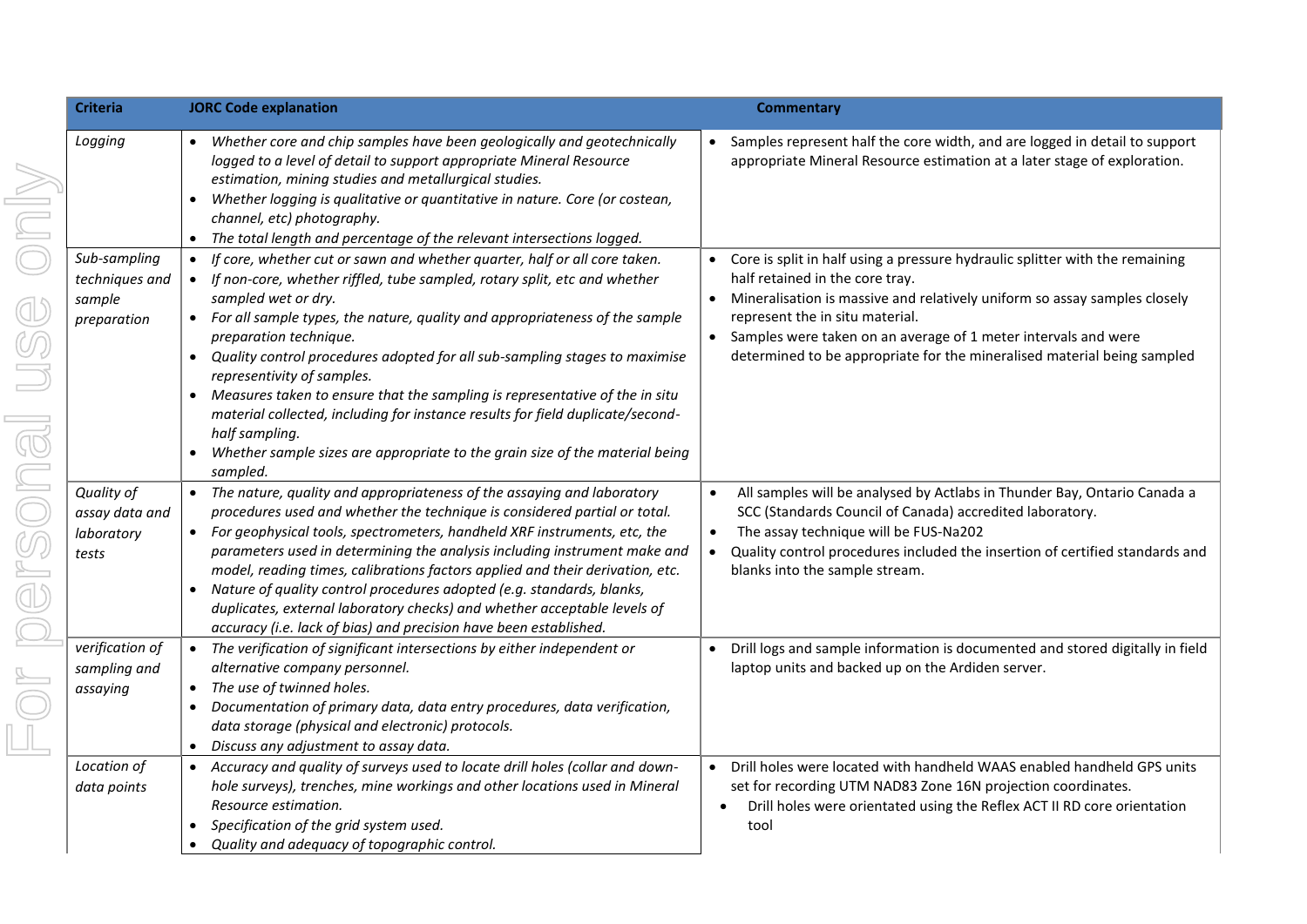| <b>Criteria</b>                                                  | <b>JORC Code explanation</b>                                                                                                                                                                                                                                                                                                                                                         | Commentary                                                                                                                                                                                                                                                                                                                                              |
|------------------------------------------------------------------|--------------------------------------------------------------------------------------------------------------------------------------------------------------------------------------------------------------------------------------------------------------------------------------------------------------------------------------------------------------------------------------|---------------------------------------------------------------------------------------------------------------------------------------------------------------------------------------------------------------------------------------------------------------------------------------------------------------------------------------------------------|
|                                                                  |                                                                                                                                                                                                                                                                                                                                                                                      |                                                                                                                                                                                                                                                                                                                                                         |
| Data spacing<br>and<br>distribution                              | Data spacing for reporting of Exploration Results.<br>Whether the data spacing and distribution is sufficient to establish the<br>degree of geological and grade continuity appropriate for the Mineral<br>Resource and Ore Reserve estimation procedure(s) and classifications<br>applied.<br>Whether sample compositing has been applied.                                          | Core samples of the mineralised zone were taken at approximately 1 meter<br>intervals and deemed appropriate to represent the in situ nature of the<br>mineralization.<br>Further drilling and sampling will be required to adequately establish the<br>geologic and grade continuity for any Mineral Resource and Ore Reserve<br>estimation procedure. |
| Orientation of<br>data in relation<br>to geological<br>structure | Whether the orientation of sampling achieves unbiased sampling of possible<br>structures and the extent to which this is known, considering the deposit<br>type.<br>If the relationship between the drilling orientation and the orientation of key<br>mineralised structures is considered to have introduced a sampling bias, this<br>should be assessed and reported if material. | Drill hole locations were designed to intercept the mineralised zone as close<br>to true width as possible to avoid sampling bias.                                                                                                                                                                                                                      |
| Sample<br>security                                               | The measures taken to ensure sample security.<br>$\bullet$                                                                                                                                                                                                                                                                                                                           | Samples were secured and delivered to the assay lab under chain of custody<br>controls by the Caracle Creek Consulting group                                                                                                                                                                                                                            |
| Audits or<br>reviews                                             | The results of any audits or reviews of sampling techniques and data.                                                                                                                                                                                                                                                                                                                | No audits or reviews of sampling techniques have been conducted<br>٠                                                                                                                                                                                                                                                                                    |

Section 2 Reporting of Exploration Results

(Criteria listed in the preceding section also apply to this section.)

| <b>Criteria</b>                                  | <b>JORC Code explanation</b>                                                                                                                                                                                                                                                                                                                                                                                                         | Commentary                                                                                                                                                                                                                                                                                                                                                           |
|--------------------------------------------------|--------------------------------------------------------------------------------------------------------------------------------------------------------------------------------------------------------------------------------------------------------------------------------------------------------------------------------------------------------------------------------------------------------------------------------------|----------------------------------------------------------------------------------------------------------------------------------------------------------------------------------------------------------------------------------------------------------------------------------------------------------------------------------------------------------------------|
| Mineral<br>tenement and<br>land tenure<br>status | Type, reference name/number, location and ownership including<br>agreements or material issues with third parties such as joint ventures,<br>partnerships, overriding royalties, native title interests, historical sites,<br>wilderness or national park and environmental settings.<br>The security of the tenure held at the time of reporting along with any<br>known impediments to obtaining a license to operate in the area. | All claims in the Seymour Lake Lithium project are in good standing and<br>these include claims 1245661 1245648 1245662 1245664 1245646,<br>which are 100% owned by Stockport Exploration Inc. Ardiden has<br>exercised option to acquire 100% ownership of the project claims.<br>Ardiden staked and owns additional claims around the project including<br>claims: |
|                                                  |                                                                                                                                                                                                                                                                                                                                                                                                                                      | 4270593, 4270594, 4270595, 4270596, 4270597, 4270598, 4279875,<br>4279876, 4279877, 4279878, 4279879, 4279880, 4279881, 4279882,<br>4279883, 4279884, 4279885, 4279886, 4279887, 4279888, 4279889,<br>4279890, 4279891, 4279869, 4279870, 4279871, 4279872, 4279873 and<br>4279874                                                                                   |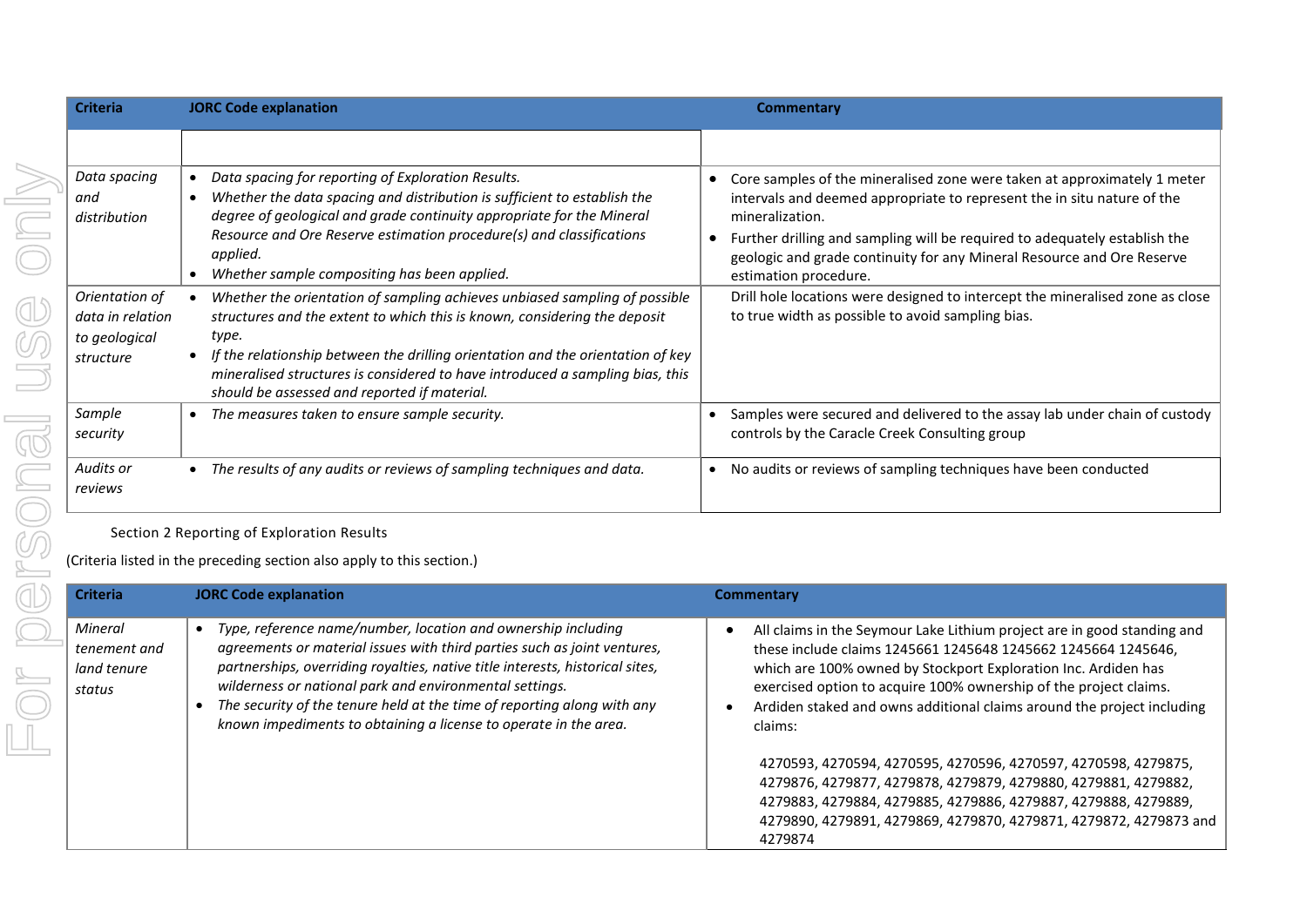| <b>Criteria</b>                                                                 | <b>JORC Code explanation</b>                                                                                                                                                                                                                                                                                                                                                                                                                                                                                                                                                                                                                                                                                     | <b>Commentary</b>                                                                                                                                                                                                                               |
|---------------------------------------------------------------------------------|------------------------------------------------------------------------------------------------------------------------------------------------------------------------------------------------------------------------------------------------------------------------------------------------------------------------------------------------------------------------------------------------------------------------------------------------------------------------------------------------------------------------------------------------------------------------------------------------------------------------------------------------------------------------------------------------------------------|-------------------------------------------------------------------------------------------------------------------------------------------------------------------------------------------------------------------------------------------------|
| Exploration<br>done by other<br>parties                                         | • Acknowledgment and appraisal of exploration by other parties.                                                                                                                                                                                                                                                                                                                                                                                                                                                                                                                                                                                                                                                  | • Other parties have not appraised the exploration carried out to date                                                                                                                                                                          |
| Geology                                                                         | Deposit type, geological setting and style of mineralisation.                                                                                                                                                                                                                                                                                                                                                                                                                                                                                                                                                                                                                                                    | Seymour Lake area pegmatites have been classified as belonging to the<br>Complex-type, Spodumene-subtype. Mineralization is dominated by<br>spodumene (Li), with lesser tantalite(Ta) hosted in a series of steeply<br>dipping pegmatite dykes. |
| Drill hole<br>Information                                                       | A summary of all information material to the understanding of the<br>exploration results including a tabulation of the following information for all<br>Material drill holes:<br>o easting and northing of the drill hole collar<br>$\circ$ elevation or RL (Reduced Level – elevation above sea level in metres) of<br>the drill hole collar<br>dip and azimuth of the hole<br>$\circ$<br>down hole length and interception depth<br>o hole length.<br>If the exclusion of this information is justified on the basis that the<br>information is not Material and this exclusion does not detract from the<br>understanding of the report, the Competent Person should clearly explain<br>why this is the case. | See Figures 1 and 2 for the location of the drill collars.                                                                                                                                                                                      |
| Data<br>aggregation<br>methods                                                  | In reporting Exploration Results, weighting averaging techniques, maximum<br>and/or minimum grade truncations (e.g. cutting of high grades) and cut-off<br>grades are usually Material and should be stated.<br>Where aggregate intercepts incorporate short lengths of high grade results<br>and longer lengths of low grade results, the procedure used for such<br>aggregation should be stated and some typical examples of such<br>aggregations should be shown in detail.<br>The assumptions used for any reporting of metal equivalent values should<br>be clearly stated.                                                                                                                                | With the homogeneity of the mineralised material, sample intervals for the<br>most part were kept at one metre intervals                                                                                                                        |
| Relationship<br>between<br>mineralisation<br>widths and<br>intercept<br>lengths | • These relationships are particularly important in the reporting of Exploration<br>Results.<br>If the geometry of the mineralisation with respect to the drill hole angle is<br>$\bullet$<br>known, its nature should be reported.<br>If it is not known and only the down hole lengths are reported, there should<br>be a clear statement to this effect (e.g. 'down hole length, true width not<br>known').                                                                                                                                                                                                                                                                                                   | Mineralised zones were determined to be shallow dipping and drill holes<br>$\bullet$<br>were drilled vertically so that mineralised drill intercepts represented close<br>to true widths minimizing any bias in reporting of results.           |